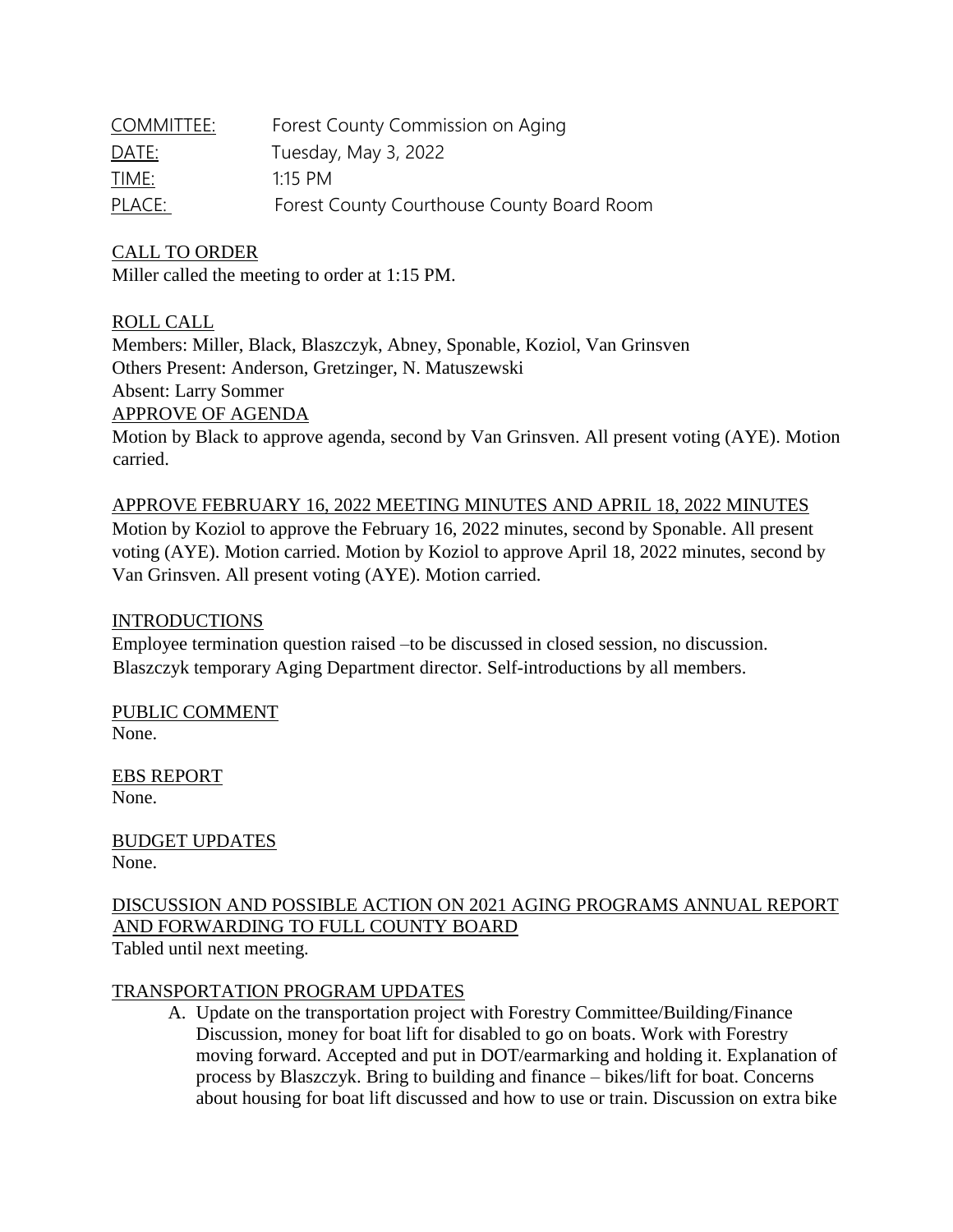rather than boat dock to plan better for next year, possibly 3-4 bikes this year. Discussion about basketball court being used for Forestry Building.

B. 5304 grant discussions; 5304 grant was approved by board and signed by Cindy and Nora August 17, 2021. It is a specialized transportation for elderly/disabled grant for 20,000 dollars. It has already been submitted to the DOT, started February 1, no other information on what has been done yet. Blaszczyk and Ginter are working on it. Study to get more riders involved.

Black cat program on computer access approved by DOT.

## UPDATES ON HEALTH PROMOTION PROGRAM

Kathy Fohrman handling everything – nutrition for meals and getting meal sites up, transitioning smoothly. Better method for inventory and supplies of what's being used and accountability for more effective managing.

Discussion of possibility of everyone in meal programs meeting and eating together on elder abuse day. Possible guest speakers. Ride bus or drive. June 15 10-2 (has to be arranged). Age My Way Fair May 25<sup>th</sup>.

## UPDATES ON NUTRITION PROGRAM

Discussion, meal sites, caterer, supplies for meal sites. Kathy to call Adam Dewing weekly.

#### CLOSED SESSION:

The Committee may consider a motion to convene in closed session pursuant to Wis. Stat. 19.85(1)(c) "considering employment, promotion, compensation, or performance evaluation data of any public employee over which the government body has jurisdiction or exercises responsibility, which if discussed in public would likely have an adverse effect on the reputation of the person referred to in such date." This session is closed relates to:

Motion by Black of possible action on recommendation of reposting of position/forward to personnel, second by Sponable. Motion carried. All present voting (AYE).

Roll call: Sponable, Koziol, Abney, Black, Van Grinsven, Miller, Blaszczyk. Closed session discussion.

## RECONVENE TO OPEN SESSION TO TAKE ACTION, IF APPROPRIATE, ON MATTERS DISCUSSED IN CLOSED SESSION

Motion by Black to reconvene to open session, second by Sponable. All present voting (AYE). Motion carried.

Roll call: Sponable, Koziol, Abney, Black, Van Grinsven, Miller, Blaszczyk.

Motion to reconvene to open session to take action on recommendation of postponing reposting of position by Koziol, second by Van Grinsven. Motion carried.

NEXT MEETING May 31<sup>st</sup> 1:15 p.m.